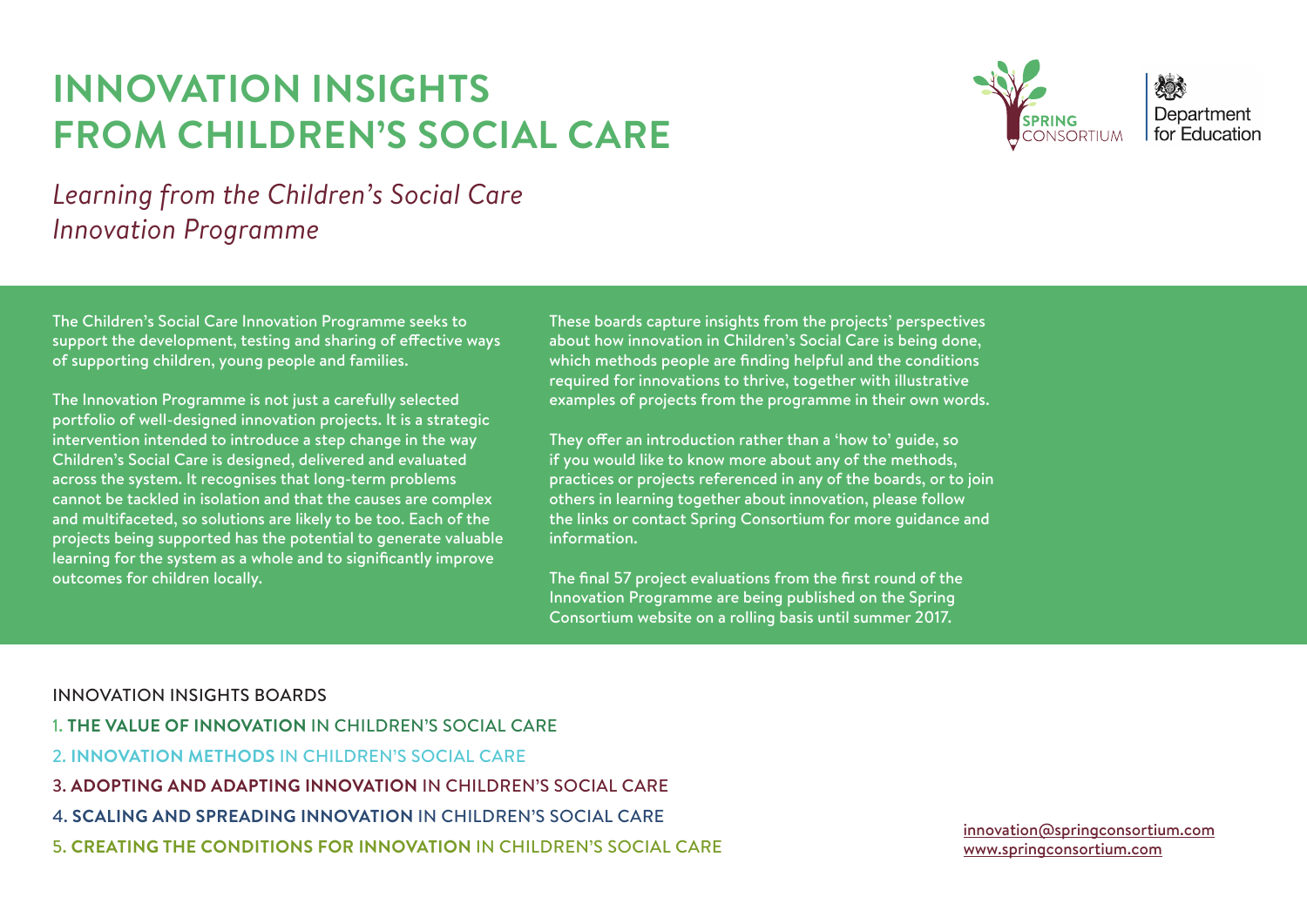# **CORE PRINCIPLES OF INNOVATION IN CHILDREN'S SOCIAL CARE**





#### **Working and learning together**

- Approaches that bring professionals and families together using common practice and common language.
- Collaboration across agencies, sectors, services and teams.
- Co-designing services and co-producing outcomes with young people and families.

#### **People and relationships first**

Innovations that recognise, enhance and strengthen the children's relationships.

Services and systems that enable professionals and service users to learn, relate and thrive.

Systemic approaches that reduce the complexity and multiplicity of relationships in children's lives.

#### **High aspirations for every child**

Services, practices and systems that are focused on long-term aspirations for children.

Service outcomes that balance attention to immediate risks and short-term needs with a holistic view of a child's assets, long-term wellbeing and future ambitions.

Asset-based and child-centred approaches to care planning, safeguarding and assessment.

#### **INNOVATION INSIGHTS FROM CHILDREN'S SOCIAL CARE**

# **What do we mean by innovation?**

Innovation describes a new practice, model or service that transforms mainstream ways of doing things. While improvement focuses on achieving better outcomes through more efficient use of the same resources, innovation looks to achieve better, *different* outcomes using new resources (or using existing resources in new ways).

The choice in children's social care is not one of improvement or innovation: both are essential. Achieving the scale of transformation needed to give all children the life chances they deserve cannot be achieved through steady improvement *or* step-change innovation alone. This is often called a 'split screen' approach: striking a balance between improving services for young people in the system now and enabling the radical shifts that will achieve dramatically different, better outcomes in the future. New approaches need to be tried at every level, in big and small ways: **practice innovation** that rethinks what happens at the interface between practitioners and families; **service innovation** that rethinks provision and pathways; and **system innovation** that rethinks how organisations in a system operate as a whole.

# **THE VALUE OF INNOVATION IN CHILDREN'S SOCIAL CARE**

The most powerful innovations in the programme are rooted in a clear vision and principles that set a shared purpose for the work. These include **high aspirations for every child** that are long-term and set ambition as high as possible; **putting people and relationships first**, ahead of structures, systems or processes; and **working and learning together** in open and honest ways.

# **Insights from the sector**

**Practice Innovation** 

#### **NO WRONG DOOR:** flexible residential support for complex adolescents

North Yorkshire's No Wrong Door model aims for permanence in a family setting for all adolescents. It creates bespoke placements to support stability at home or in foster care under the principle of 'no move until it's the right move'. Two hubs bring together a variety of accommodation options, a range of services, specialist practitioners and outreach support under one management umbrella. A single team of multi-agency specialists and a committed residential team work together with a shared practice based on Signs of Safety. The team wraps around young people and stays with them throughout their journey, providing essential consistency and building trusting relationships.

Catch22 and Cheshire East have piloted a 'pod' model of *TIPS* who holds statutory responsibilities, differently qualified support for families in Crewe. Led by a social work consultant family practitioners provide day-to-day support alongside peer mentors and volunteers. All staff are trained in solutionfocused, strengths-based interventions to provide flexible, personalised support, with the family's own approach to addressing risks and needs at the centre of each support plan. *Read more about Right Home at [calderdale.gov.uk/](http://calderdale.gov.uk/socialcare/family/children-incare/right-home.html)*

#### **DOING WHAT COUNTS AND MEASURING WHAT MATTERS**

Islington Council is transforming its social work practice to make it more skilled, purposeful and collaborative. Two strands of work are key to this vision: 'Doing What Counts' by embedding Motivational Social Work (MSW) to ensure social workers are focused on supporting change; and using valuesbased tools to make sure practitioners and heads of service are 'Measuring What Matters' to children and families. Growing this work has meant embedding MSW principles in everything from working with families to supervision and meetings, supported by monitoring and evaluation frameworks that include families themselves in the assessment of practice.

*Learning from the Children's Social Care Innovation Programme*

*Read more about No Wrong Door in the project storyboard [springconsortium.com/nwd/story/](http://springconsortium.com/nwd/story/) and Programme Directory [springconsortium.com/nwd/dir/](http://springconsortium.com/nwd/dir/)*

*Read more in the project storyboard [springconsortium.com/isling/story](http://springconsortium.com/isling/story/)/ and Programme Directory [springconsortium.com/isling/dir/](http://springconsortium.com/isling/dir/)*

## **Service Innovation**

#### **FAMILY VALUED:** creating a restorative system

Leeds' Family Valued programme is embedding restorative practice as the ethos of children's services, while developing Family Group Conferencing as a core offer to families in circumstances including domestic violence. All families who are subject to an Initial Child Protection Conference are offered a Family Group Conference, with 660 conferences held in 2016. Leeds' restorative practice team has delivered training to over 5,000 practitioners across the children's workforce and beyond, including the NHS, police, schools, youth offending teams, housing, social work and in voluntary and community organisations. Weekly data on progress is displayed visibly across the council to inspire and motivate staff.



#### **RIGHT HOME:** supporting young people at risk of homelessness

Calderdale's Right Home provides a tiered range of accommodation combining a short stay service (Sleep On It) for young people on the edge of care with supported housing options. All services are accessed through their 'one stop shop', the Vulnerable Young People's Panel, which develops and manages packages of support and creates alternative interventions.

#### **PROJECT CREWE:** a 'pod' support model for children in need

*[socialcare/family/children-incare/right-home.html](http://calderdale.gov.uk/socialcare/family/children-incare/right-home.html), in the Programme Directory [springconsortium.com/cald/dir/](http://springconsortium.com/cald/dir/) and evaluation summary [springconsortium.com/cald/eval/](http://springconsortium.com/cald/eval/)*



*Read more about Project Crewe in the Programme Directory [springconsortium.com/crewe/dir/](http://springconsortium.com/crewe/dir/)*



*Read more about Family Valued in the project storyboard [springconsortium.com/leeds/story/](http://springconsortium.com/leeds/story/) and Programme Directory [springconsortium.com/leeds/dir/](http://springconsortium.com/leeds/dir/)*

#### **ACTIVE AGENTS FOR CHANGE:**  rethinking the system response

Hampshire and the Isle of Wight are developing a suite of approaches to early intervention, looked-after children and child protection, including multi-practitioner Family Intervention teams; developing 220 family support volunteers; specialist responses for missing young people; children's services surgeries to offer advice to agency partners; and developing a fast-track route to social work with the University of Winchester.



*Read more about Active Agents for Change in the Programme Directory [springconsortium.com/hamp/dir/](http://springconsortium.com/hamp/dir/) and evaluation summary [springconsortium.com/hamp/eval/](http://springconsortium.com/hamp/eval/)*



## **System Innovation**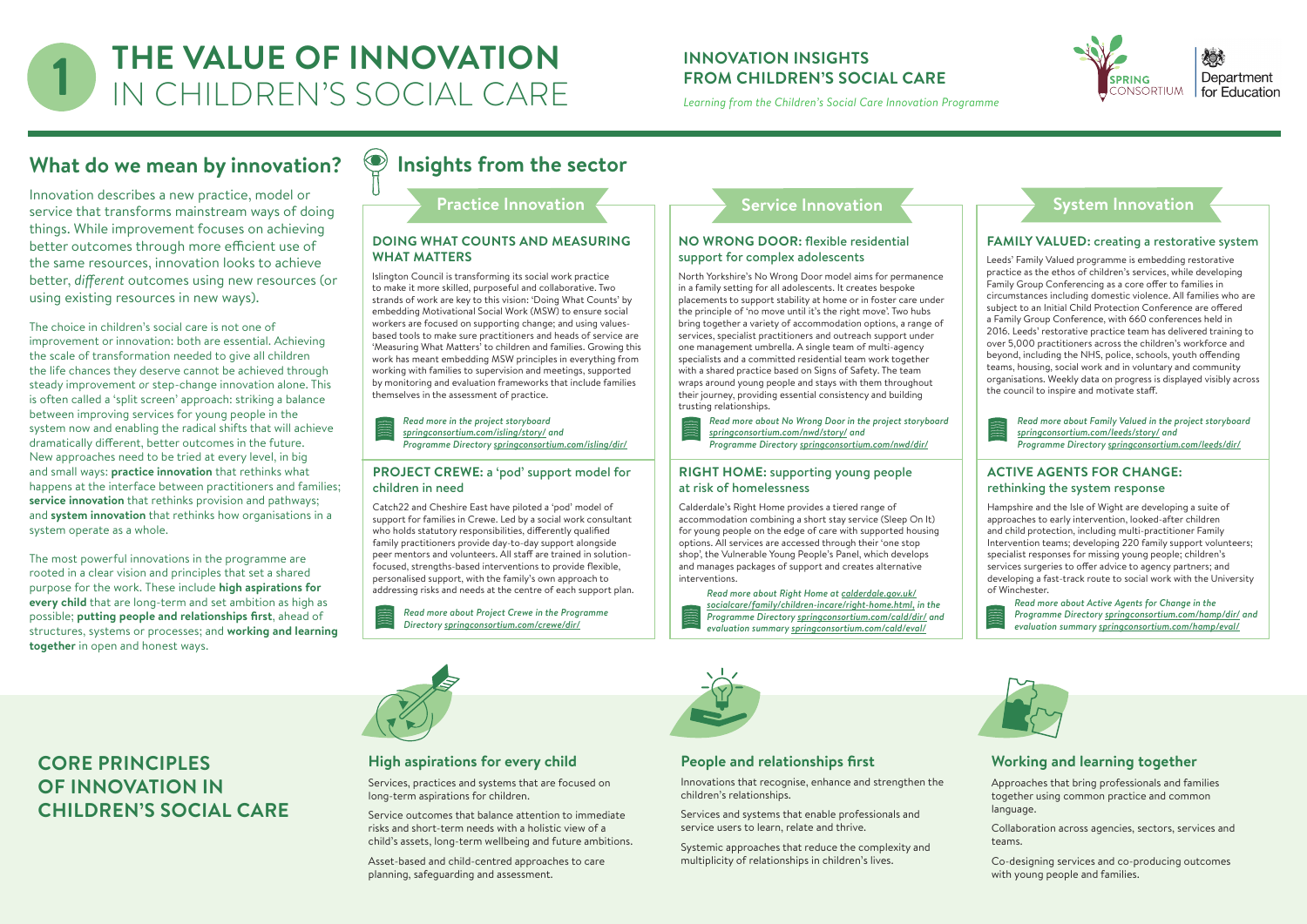# **FLEMENTS** OF SUCCESSFUL INNOVATION

### Take a 'split screen' approach

Balance innovation with 'business as usual', ensuring that current provision is improved at the same time as new approaches are tested.

Give dedicated time, resource and authority to the innovation process, so that it is not an extra activity on top of day jobs.

Ensure appropriate (and different!) governance, management, leadership, and accountability are in place for both improvement and innovation.

#### Use a robust theory of change

Develop and share a compelling theory of change so that new activities are always connected to the outcomes we want to see for children and families.

Identify interim indicators that let you know you are on track, and share these openly and honestly.

Be prepared to adapt to data and insights developed along the way - accepting criticism, letting go of what doesn't work and constantly creating new ideas.



Department for Fducation

#### Gather new insights

Use blended research methods, including quantitative data analysis, to build a rich picture of the system, and qualitative methods like ethnographic research to dig deeper into the experiences of children, families and practitioners.

Challenge and test assumptions and orthodoxies by comparing multiple perspectives and bringing varied voices into the conversation.

#### Apply disciplined methods

Use as disciplined, planned and thorough an approach to innovation as you would to implementation.

Adopt project management and leadership processes that are flexible, responsive and collaborative, but with no less rigorous outcomes and milestones.

Ensure continuous learning processes are embedded at all levels, to evaluate and learn as a team in real time.



# Introducing disciplined innovation

Innovation in public services is too frequently seen as a purely inventive or creative process, and at worst a laissez faire, 'let a thousand flowers bloom', approach in lieu of robust systems and processes.

Disciplined innovation brings about step changes in outcomes and performance by applying low risk, inexpensive and manageable innovation methods. There is no limit to the use of these methods. They can support rapid re-design of children's services under pressure to cut costs and improve performance, or can support whole-system transformation towards dramatically better outcomes for children.

Co-designing with young b-designing with young<br>
people and families Prototyping and piloting

The right processes take the mystery out of innovation, turning new insights into great ideas and making great ideas real. Critically for children's social care, disciplined innovation has been used in the Innovation Programme to create safe spaces for development, using a 'split screen' approach to balance 'business as usual' with genuine leaps into the unknown. Applying a robust theory of change that connects new activity to transformed outcomes gives structure to the process and maintains focus on what really matters. Gathering new insights through research into the lives, experiences, needs and ambitions of children and families has stimulated ideas and created compelling evidence for the impact of new approaches.

Three methods have proven to be particularly powerful in children's social care. New ways of understanding data that help to match the experience of young people to the processes and practices that work best. Co-design with young people and families that creates new perspectives on problems and solutions, shifting the relationship between services and people. And iterative cycles of prototyping and piloting that support leaders and practitioners to better understand and embrace risk, safely.

# Insights from the sector

Insight gathering and understanding data

#### STOKE'S HOUSE PROJECT: a housing 'co-operative' for care leavers

The House Project is a collaborative business, in which young people and adults work co-operatively to manage their own housing in order to create stable homes for as long as they need them. In its pilot phase, ten young people aged 16 and over have refurbished homes leased from Stoke-on-Trent City Council and co-designed all aspects of the business, supported by facilitators, a clinical psychologist and social care practitioners. The project was co-designed from the beginning, with young people leading the governance group - creating a service around their needs while building ownership, responsibility and agency.

#### FAMILY INSIGHTS: segmenting based on need

Newcastle's Family Insights programme is a new approach to social work with an ambition to reduce bureaucracy, increase opportunity for direct work and increase confidence and ability to effect lasting change with families. At the core of the model is a needs-based segmentation: a restructuring of social work units to focus on children and families with similar characteristics, based on data already collected by partner agencies. Data analysts are embedded in teams to enable effective use of research and information, generating insights that support practice and improve social workers' understanding of the circumstances in which particular interventions are most effective for different families.

> *Read more about the House Project at [www.thehouseproject.org](http://www.thehouseproject.org), in the Programme Directory [springconsortium.com/stoke/dir/](http://springconsortium.com/stoke/dir/) and evaluation summary [springconsortium.com/stoke/eval/](http://springconsortium.com/stoke/eval/)*

*Read more about Family Insights in the Programme Directory [springconsortium.com/new/dir/](http://springconsortium.com/new/dir/)*

#### FIRSTLINE: prototyping practice in social work training

Firstline is a tailored leadership programme designed to develop the leadership skills of social work managers so that they can be influential and impactful leaders. Led by Frontline, the programme is designed specifically for the social work context and encourages managers to lead in a way that enables social workers to shape and improve their local system. During the prototype cohort the Frontline team worked closely with eight LAs and 37 social work managers, testing and iterating the approach and programme model in real time, allowing learning to be embedded quickly.

#### ACHIEVING CHANGE TOGETHER: co-designing a CSE pathway

Achieving Change Together is part of Project Phoenix, a programme to tackle child sexual exploitation across Greater Manchester. It aims to avoid referrals to secure accommodation for those at risk, by focusing on a social care - rather than criminal - response. Its commitment to putting the design of services in the hands of young people has included ethnographic research and working with 30 young people who have experienced CSE to co-design a pathway for new cases.

#### ACHIEVING EMOTIONAL WELLBEING: ethnographic research with children in care

In 2015 NSPCC undertook qualitative research to consolidate and apply the evidence base for achieving emotional wellbeing for looked after children. Working with four local areas in the UK, it conducted ethnographic research and interviews with 42 children in care and care leavers, in addition to 56 foster carers and 80 practitioners. Interviews with young people included visual materials to map their journeys through care and their networks of support.

> *Read more about Achieving Change Together in the Programme Directory [springconsortium.com/phoenix/dir/](http://springconsortium.com/phoenix/dir/) and evaluation summary [springconsortium.com/wigan/eval/](http://springconsortium.com/wigan/eval/)*



*This project was not part of the Innovation Programme. Find out more about NSPCC's work on the emotional wellbeing of children in care at [www.nspcc.org.uk](https://www.nspcc.org.uk/services-and-resources/research-and-resources/2015/achieving-emotional-wellbeing-looked-after-children-whole-system-approach/)*

*Read more about Firstline at [www.thefirstline.org.uk,](http://www.thefirstline.org.uk) in the Programme Directory [springconsortium.com/first/dir/ a](http://springconsortium.com/first/dir/ )nd evaluation summary [springconsortium.com/first/eval/](http://springconsortium.com/first/eval/)*

#### PAUSE: adapting to local contexts

Pause works with women who have experienced - or are at risk of repeated pregnancies that result in children needing to be removed from their care. Pause is currently being delivered in seven areas and is rolling out to a further nine Pause Practices over the next six months. All Practices receive ongoing support from the national team, including regular training, supervision and practice tools. Each area has a local Pause Board, and a contractual 'Pledge' between each Pause Practice and the national Pause team exists to ensure fidelity and integrity to the model, while ensuring learning is shared and used to influence and have impact across the wider system.



*Read more about Pause at [www.pause.org.uk,](http://www.pause.org.uk) in the project storyboard [springconsortium.com/pause/story/](http://springconsortium.com/pause/story/) and Programme Directory [springconsortium.com/pause/dir/](http://springconsortium.com/pause/dir/ )*



# **INNOVATION METHODS<br>IN CHILDREN'S SOCIAL CARE**

#### INNOVATION INSIGHTS FROM CHILDREN'S SOCIAL CARE

*Learning from the Children's Social Care Innovation Programme*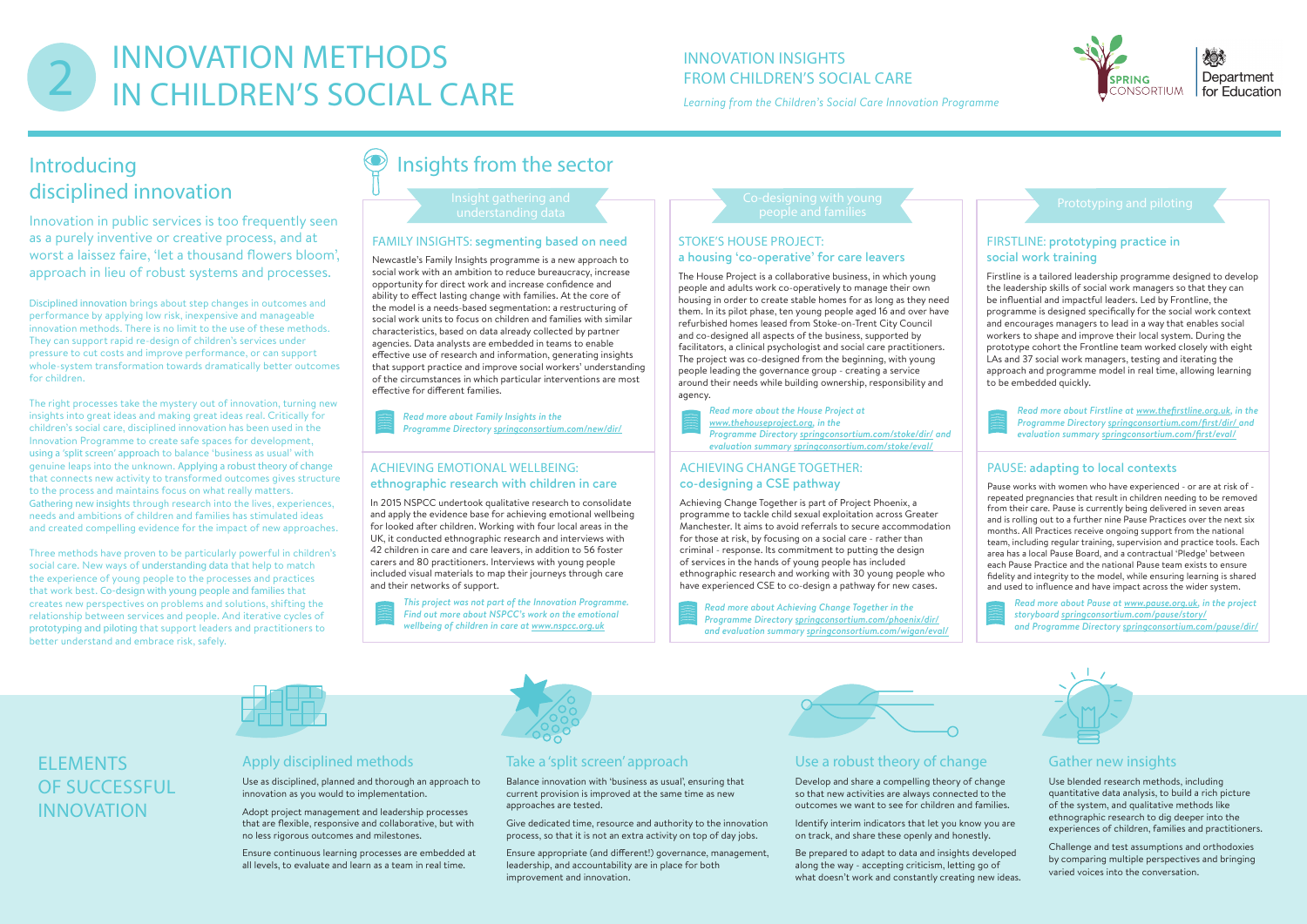# **HOW TO ADOPT AND ADAPT INNOVATION SUCCESSFULLY**

#### Balance fidelity with flexibility

Ensure adherence to the core aspects of the new way of working, especially where this requires difficult changes to systems or processes.

Be prepared to adapt some aspects of the new approach to the specific needs and assets of the new environment.

Adopt a learning model of implementation to enable lessons to be learned in real time and adaptations to be made quickly. Don't wait for an evaluation to tell you it wasn't right further down the line.

#### Understand the new context

Diagnose the constraints and assets in the new context, and compare them to those from the originating site.

Prepare the ground to ensure the right conditions are in place for the innovation to be successful, e.g. workforce, permissions, partner agency relationships.

Pay close attention to culture - how close are the new ways of working to existing cultural norms?



Department for Education

#### Understand the innovation

Codify what really matters in ways that can transfer, e.g. through training and coaching programmes, toolkits and materials, products that people can use and apply.

Understand the context of the innovation: the constraints and the assets that are in play and the problem being solved.

Explore the less tangible elements of the innovation (culture, values, leadership) that might be contributing to its success.



# **Why should we think about adopting and adapting?**

Adoption and adaption are not straightforward processes, and the history of innovation is littered with promising new approaches that failed to demonstrate impact outside their original context.

#### Project examples Conferencing across England **DAYBREAK: embedding Family Group**

Knowing how to take new approaches to new contexts is essential for successful scaling and critical to the Innovation Programme's ambition of whole-system transformation. Many innovations in and outside the Innovation Programme originated in a different organisation, place or even country. Likewise, new approaches developed in one place through the programme are now being adapted for use elsewhere.

Learning from the innovation of others - in children's social care and beyond - is a powerful way to stimulate and guide the development of our own work, and to this end publications, toolkits, events and visits are helpful. However, adapting a new practice or system innovation from elsewhere, or helping others to adopt something you have developed, requires more intensive engagement and careful thought. **Working in partnership** with the original team and **sharing key personnel** between old and new sites or organisations is often an essential component to success.

These relationships can help in understanding the original innovation, the problem it is trying to solve, and what really makes it work in its context. This includes interrogating the evidence for the model. It is also essential to **take account of the new context** - the assets, constraints and relationships in play - and how these might affect the model. Together, this understanding supports those taking on innovation in children's social care to **balance fidelity with flexibility**, keeping what is essential to the success of the new way of doing things, while adapting to local needs.

# **Insights from the sector**

Learning from elsewhere

#### **MORNING LANE ASSOCIATES:** supporting the implementation of Reclaiming Social Work

Morning Lane Associates (MLA) is supporting five local authorities to adapt and implement the Reclaiming Social Work approach developed in Hackney. The work focuses on overcoming systemic and organisational barriers. Initiatives include working with teenagers on the edge of care, training and coaching 30 consultant social workers to lead RSW units, child protection and LAC services and helping LAs to think through how to reduce the bureaucratic burden. Key to MLA's support has been 'narrowing the tramlines' of what fidelity to the model comprises, better defining the must-haves that every LA must prioritise. Project leads have met at monthly governance boards to share progress, experience and learning.

*Read more about Reclaiming Social Work in the Programme Directory [springconsortium.com/mla/dir/](http://springconsortium.com/mla/dir/)*

**ADOPTING AND ADAPTING INNOVATION 3** IN CHILDREN'S SOCIAL CARE

#### **MOCKINGBIRD:** adapting a US fostering model

Working with six LAs and two independent fostering providers, The Fostering Network has brought the Mockingbird model, developed in the US, to the UK system. The model, based on the idea of an extended family, clusters trained foster and kinship carers in 'constellations' around a hub carer who provides respite, supervision, training and shared activities. In the first phase, 18 constellations were developed, comprising 252 carers and 189 children and young people. The Fostering Network have developed a formal partnership with the Mockingbird Family Society as the UK's licensed provider, sharing learning and supporting fostering services through the accredited Mockingbird implementation process.

顺



#### **WEST BERKSHIRE:** applying the lessons of restorative practice

West Berkshire's Building Community Together programme aims to support communities to do more for themselves. The ethos of restorative practice - working with, not doing for or to - is at the heart of the initiative. Working closely with Leeds and the New Zealand founders of restorative practice, West Berks has trained over 1,000 staff and over 400 young people. The approach is embedded in five services areas, including Family Group Conferencing and a Tier 2 Emotional Health Academy for young people and families, co-designed with partners.

*Building Community Together is not part of the Innovation Programme. Read more at [community.westberks.gov.uk](http://community.westberks.gov.uk)*



*Read more about the Mockingbird model in the Programme Directory [springconsortium.com/fost/dir/](http://springconsortium.com/fost/dir/) and evaluation summary [springconsortium.com/fost/eval/](http://springconsortium.com/fost/eval/)*

#### **RETHINKING SOCIAL CARE IN BRADFORD:** combining tried-and-tested models in a new context

The city of Bradford's aim is to reinvent care provision for its 900 looked-after children. It is working closely with North Yorkshire County Council and the Fostering Network to adapt, adopt and combine innovative approaches that have been tried and tested by those organisations: the 'No Wrong Door' model of support for adolescents and the Mockingbird fostering model, respectively. A senior member of staff from North Yorkshire sits on Bradford's innovation programme board to support adaptation to the Bradford context over the next four years.



Daybreak is a national voluntary organisation that supports the delivery of Family Group Conferencing, currently working with 12 LAs to run FGC child welfare and safeguarding programmes. In addition to training, capacity building and programme accreditation, Daybreak works with partners to develop new approaches and the use of FGCs in new contexts. With Wiltshire County Council and the London Borough of Southwark, it has been testing a model of delivery aimed at placing children on the edge of care within their family network.



*Read more about Daybreak at www.daybreakfgc.org.uk/ and in the Programme Directory [springconsortium.com/day/dir/](http://springconsortium.com/day/dir/)*



#### **INNOVATION INSIGHTS FROM CHILDREN'S SOCIAL CARE**

*Learning from the Children's Social Care Innovation Programme*

#### Broker partnerships and share personnel

Broker partnerships with other sites doing similar work to enable expertise to be shared.

Bring people who really understand the innovation to work to adapt and create the version that will work for the new locality.

Consider secondments and staff exchanges to enable key personnel to immerse themselves in the practice and culture of the original innovation.

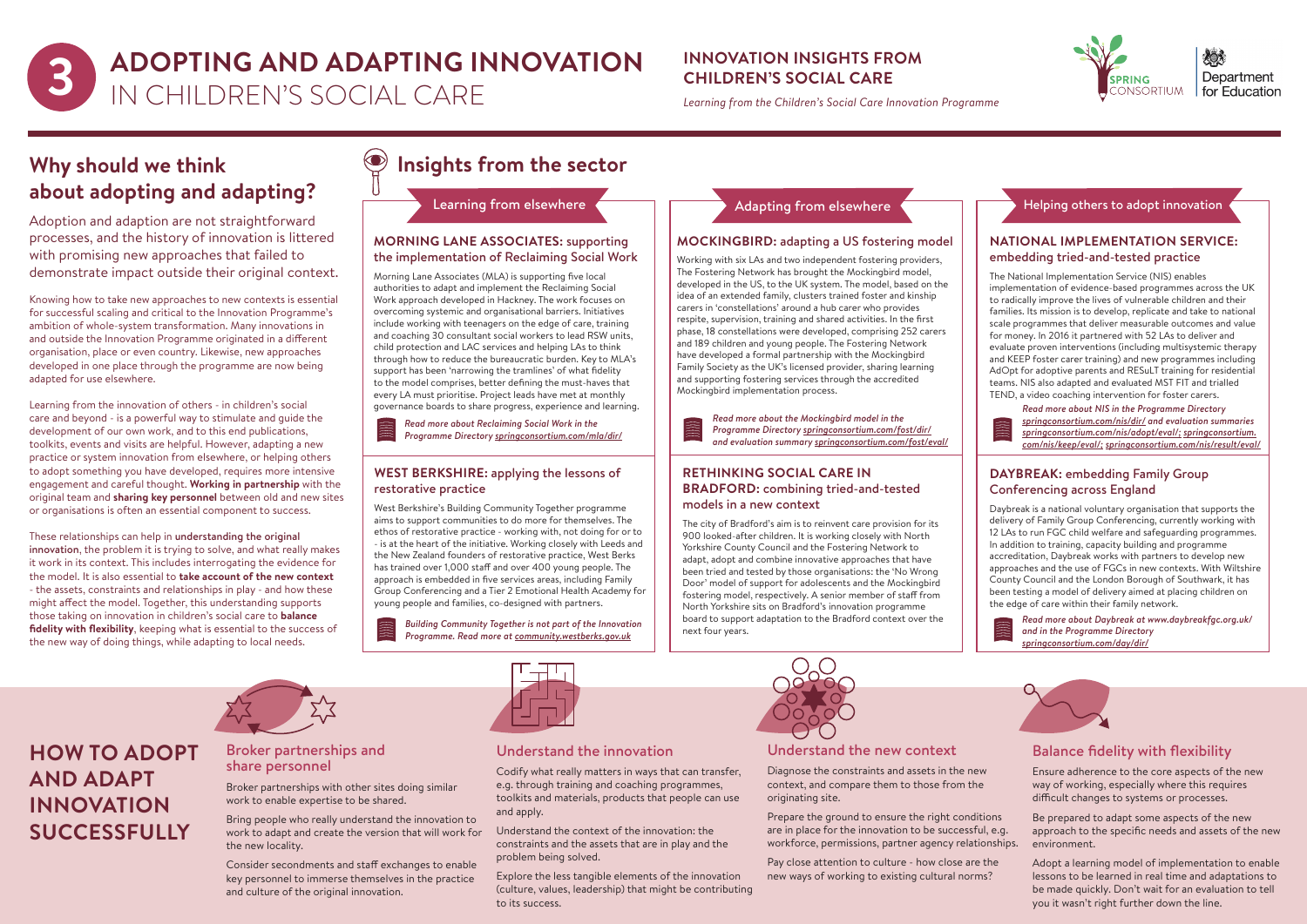# KEY ELEMENTS OF SUCCESSFUL SCALING AND SPREADING

#### Define core principles

Codify the core principles and practices that are fundamental to the model's ethos and culture.

Identify the operational elements that are essential to the model succeeding and sustaining.

Understand what can be flexed or adapted, and where these elements must be closely adhered to.



Department for Education

#### Make the case and create demand

Generate compelling evidence that the innovation works. This might include business cases and using measures and metrics that capture the outcomes that matter to children and families.

Stimulate demand with a case for change that helps commissioners, practitioners and communities understand the need for a new way of doing things. Engage with young people, carers, social workers and the wider workforce to influence and lobby for the change they want to see.

# What do we mean by scaling and spreading?

The projects in the Innovation Programme have been learning about what is required to embed innovation, to help it flourish sustainably and to grow it at scale so greater impact can be achieved.

Scaling up an innovation entails taking an idea, model or practice that is working at a small scale and helping it to grow. Spreading an innovation elsewhere means replicating an existing model in multiple locations or contexts. Achieving either means supporting others to put in place the practices, processes and frameworks that allow successful growth. Fundamentally, successfully growing innovation is as much about relationships as it is about processes: strong and honest partnerships between organisations, practitioners and communities, and a commitment to learning and doing together.



# SCALING AND SPREADING INNOVATION INNOVATION INSIGHTS<br>
IN CHILDREN'S SOCIAL CARE<br>
Legarning from the Children's Social Care Innov IN CHILDREN'S SOCIAL CARE

As in other sectors, successful scaling and spreading in children's social care relies on making the case and creating demand for new approaches, including children, families and the whole workforce in the process of evaluating and demonstrating the success of the model. Defining a set of core principles and ways of working help to make sure that models can flex to suit local contexts without losing what makes them work. It requires building communities of practice and learning at every level of the system who will be the driving force for new ways of working. And it requires creating powerful narratives and useful tools that set a clear vision for the future and explain clearly what this new world will look and feel like.

# Insights from the sector

Scaling up

#### FOCUS ON PRACTICE: embedding purposeful practice in three London boroughs

Focus on Practice is an ambitious programme to develop purposeful social work practice and effective interventions. Led by the boroughs of Hammersmith & Fulham, Westminster City Council and Kensington & Chelsea, it builds on the knowledge, confidence and expertise of practitioners. Now in its second year, systemic ways of working are embedded across the service with the majority of staff now trained in systemic practice and systemic groups operating in teams. New staff members are placed on the systemic practice course and 60 staff are working on their second year of systemic training. Satisfaction rates from participants are high and there is a 15% drop in Looked after Children numbers and improved staff retention.

*Read more about Focus on Practice in the Programme Directory [springconsortium.com/tri/dir/](http://springconsortium.com/tri/dir/) and evaluation summary [springconsortium.com/tri/eval/](http://springconsortium.com/tri/eval/)*

#### BARNAHUS AND CHILD HOUSE: spreading across countries

lem-solving<br>
Coram-i is a data-led improvement framework which seeks to eliminate delays in a child's journey through care. It is supported by a web-based tracking tool to manage day-to-day performance, and an Adoption Module to the cost calculator for adoption services, developed alongside Loughborough University. New diagnostic tools analyse LA data to provide an assessment of the performance of adoption services and special guardianship orders. Together, this gives LAs an overview of both the impact and cost of their services.



Child House is a child-centred response to sexual abuse. Developed in 1998 in Iceland as *Barnahus*, it has been since been adopted in Sweden, Norway and Denmark. Iceland has seen compelling results – a trebling of perpetrators charged, a doubling of convictions, and improved therapeutic outcomes for children and families. In 2017 it will be piloted in London by the Mayor's Office for Policing and Crime. The model will bring the NHS, social care, police, criminal justice and third sector services together under one roof to provide comprehensive support. The UK pilot will test proof of practice in the English judicial and care systems, establishing a learning strategy, interagency links and funding arrangements to support scaling.

#### SIGNS OF SAFETY: a unifying cross-agency practice framework to support change

Signs of Safety was developed in Australia to support social workers to better assess risk and safety and to make practice more accountable. The framework has been brought to the UK by Munro, Turnell and Murphy as a response to the organisation-wide problems identified in the Munro Review, aiming to provide tools and training for local authorities to improve the quality of their service to children and families. The team is currently supporting ten LAs to build capacity and align policy and procedures within the Signs of Safety framework.

#### BRIGHTER FUTURES: scaling up across the system

Ealing's Brighter Futures programme initially focused on reshaping support to adolescents, including devolved decision-making closer to the young person; small, multi-skilled teams offering intensive family intervention; and training advanced foster carers alongside social work teams to look after the most vulnerable young people. This was underpinned by a practice model bespoke to Ealing. Following positive results, Brighter Futures has been scaled up across the system over the last 12 months; it is now the way that children's social care is delivered in Ealing.

*Read more about Brighter Futures in the project storyboard [springconsortium.com/ealing/story/](http://springconsortium.com/ealing/story/), Programme Directory [springconsortium.com/ealing/dir/](http://springconsortium.com/ealing/dir/) and evaluation summary [springconsortium.com/ealing/eval/](http://springconsortium.com/ealing/eval/)*

### Spreading elsewhere  $\leftarrow$  Supporting others

*Read more about Child House at* 

*[www.london.gov.uk/press-releases/mayoral/uks-first-child](http://www.london.gov.uk/press-releases/mayoral/uks-first-child-houses-to-launch)[houses-to-launch](http://www.london.gov.uk/press-releases/mayoral/uks-first-child-houses-to-launch)*

#### FAMILY DRUG AND ALCOHOL COURT: implementing across 12 local authorities

A Family Drug and Alcohol Court (FDAC) is a problem-solving court that supports parents to overcome the problems that are placing their children at risk. Developed in the US, the Tavistock & Portman NHS Trust and Coram set up the first FDAC in London in 2008. A new FDAC National Unit has led phased piloting and roll-out of the model in 13 settings in the UK, linked to 16 courts and serving 21 local authorities. This community of practice has created a detailed picture of family outcomes and agency costs across the country.

*Read more about FDAC at [fdac.org.uk](http://fdac.org.uk/) and in the Programme Directory [springconsortium.com/fdac/dir/](http://springconsortium.com/fdac/dir/)*



#### CORAM-i: data-led tools to enable

#### permanence

*Read more about Coram-i in the project storyboard [springconsortium.com/coram/story/,](http://springconsortium.com/coram/story/) Programme Directory [springconsortium.com/coram/dir/](http://springconsortium.com/coram/dir/) and evaluation summary [springconsortium.com/coram/eval/](http://springconsortium.com/coram/eval/)*



# INNOVATION INSIGHTS

*Learning from the Children's Social Care Innovation Programme*

*Read more about Signs of Safety in the Programme Directory: [springconsortium.com/mtm/dir/](http://springconsortium.com/mtm/dir/)*

#### Building communities of practice and learning

Build communities of practice, engagement, interest and learning that will take on the job of making the innovation work. Identify the people, roles, relationships, networks and support they will need to perform these functions well.

Understand what it will take to move people from interested, to engaged, to active practitioners. This might include large-scale training to shift cultural norms; or individual conversations with interested sceptics.

#### Create powerful stories and useful tools

#### Develop a compelling narrative that helps everyone understand the vision; the route to get there; and the part they can play in its success.

Create tools, guides and materials that help people understand what the innovation looks like in practice and how it will affect them.